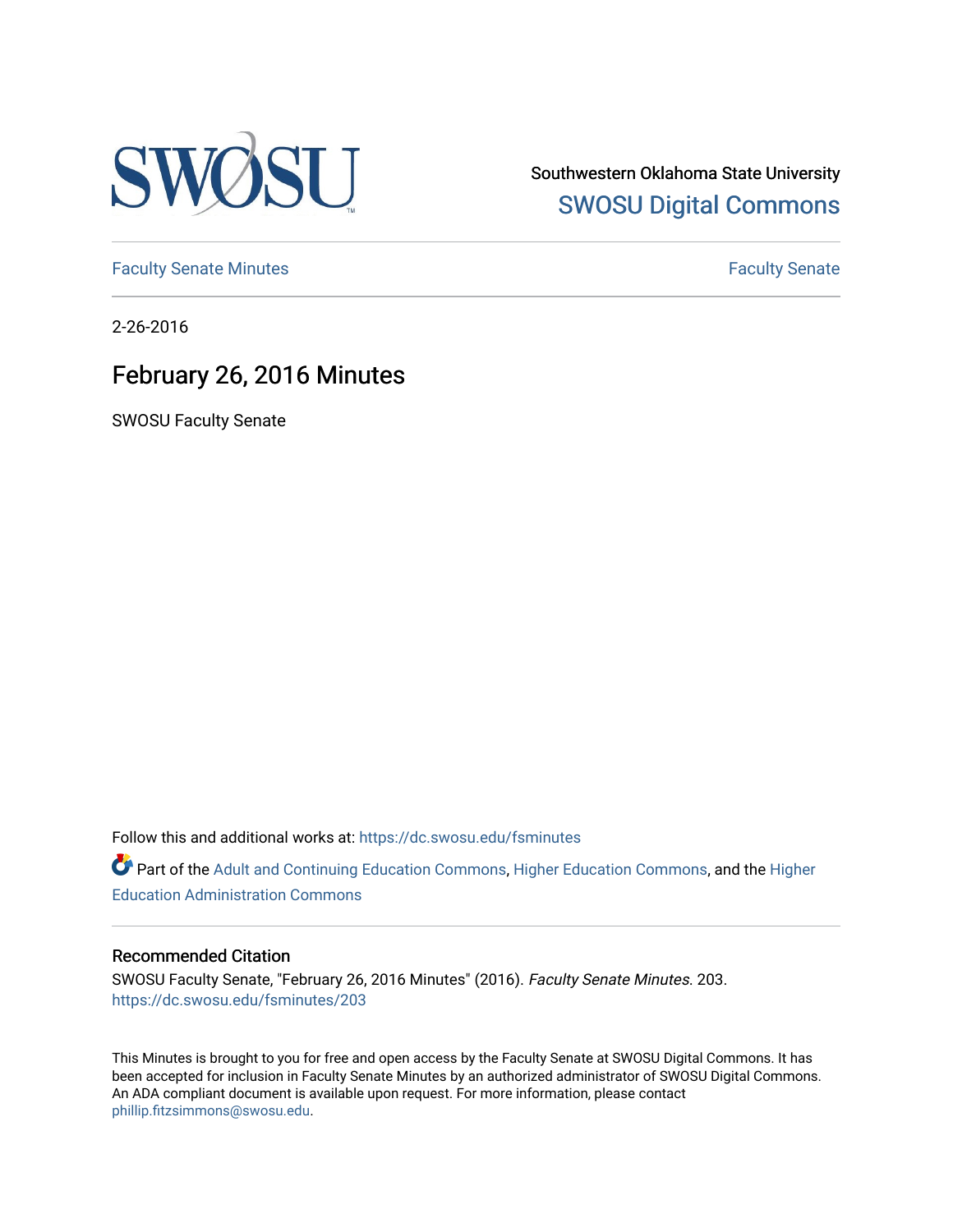## SWOSU Faculty Senate

### February 26, 2016 Approved Minutes

- I. **Call to Order**: Faculty Senate President Jared Edwards called the meeting to order at 2:02 P.M. in HEC 201.
- II. **Establishment of a Quorum**: The following members were in attendance: Carie Strauch (for Tammy Blatnick), John Bradshaw, Hardeep Saluja (for Krista Brooks), Brad Bryant, Lisa Castle, Dayna Coker (via ITV), Tommye Davis (via ITV), Stacey DiPaolo, Jerry Dunn (via ITV), Jared Edwards, Kristin Griffeath, Ryan Haggard, Tiffany Kessler, Sunu Kodumthara, Ron Koehn, Doug Linder, Jim Long, Scott Long, Kris Mahlock, Tom McNamara, Evette Meliza, Bo Pagliasotti, Cynthia Pena, Jon Woltz (for Linda Pye), Les Ramos, Ann Russell, Lisa Schroeder, Karen Sweeney, Marcy Tanner, Wayne Trail, Muatasem Ubeidat, and Trisha Wald.
- III. **Certification of Substitutes**: Jon Woltz for Linda Pye (Library), Carie Strauch for Tammy Blatnick (Nursing), and Hardeep Saluja for Krista Brooks (Pharmacy).
- IV. **Approval of Minutes**: Minutes approved by acclamation.

#### **V. Announcements:**

### **a. President Jared Edwards**

- *i. Executive Council Meeting of 2/15/16*
	- 1. Rumors about Sayre campus closing were refuted by President Beutler and Dean Manning.
	- 2. Higher Education Day was on 2/16/16. SWOSU students were given time to interact directly with state legislators.
	- 3. State Equalization Board expected to declare another revenue failure (and did).
	- 4. The governor is opposed to repealing income tax cut, but is open to other options.
	- 5. According to the governor's budget our appropriations will go from \$22 million to \$20.8 million. Vice-President Fagan's worst case scenario would be a legislative cut to \$16 million.
	- 6. SWOSU was approached by a firm that wanted to market our online nursing program. They will provide marketing including direct contact with interested potential student for a share of tuition. This would involve a seven year agreement.
- *ii. Administrative Council Meeting of 2/15/16*
	- 1. Foundation Grant applications are due by 3/1/16.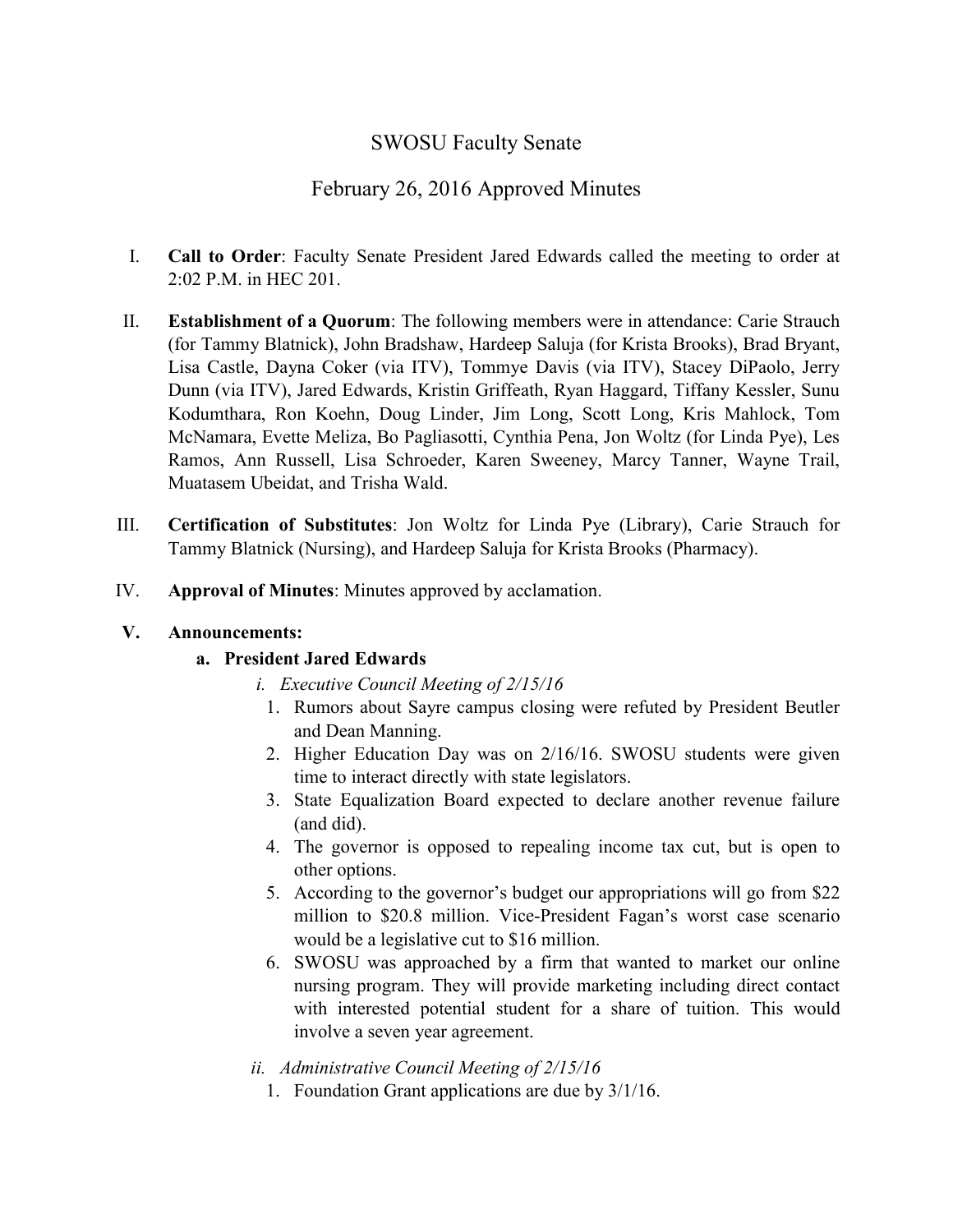- 2. Bernhardt Banquet is 3/10/16.
- 3. Start considering potential distinguished alumni nominees from your department. Nominating information comes from the nominator.
- 4. The first NSO day has been closed due to high numbers.
- 5. Departments that have not participated in SWOSU Research Day in the past will be actively encouraged to participate this year.
- 6. Federal and State tax numbers have changed. Make sure that you are using the correct numbers.
- 7. Counseling Services are available to faculty and staff.
- 8. The Library has a conference room set up for teleconferencing.
- 9. Parking fees are directed funds that have to be used on parking lots.
- 10. The commencement rain plan alternates morning and afternoon ceremony participants.
- 11. The earlier that academic events (such as departmental recognition ceremonies) are on the calendar, the more likely it is that the President, Provost, and Deans will be able to attend.
- 12. Campus visit for accreditation will be Spring or Fall of 2020.
- 13. 1 st 3 Pillars training will be on 3/3/16.
- 14. The Athletic Training program is being phased out, but current students will be able to complete the program.
- 15. Last summer there was a 9% kilowatt hour reduction.
- *iii. Retention Initiative Meeting on 2/17/16*
	- 1. Discussion centered around the recent announcement that effective in the Fall of 2016, all remedial classes will be taught by the new SWOSU Bridge Department with a goal of increasing retention. Faculty Senators voiced concerns regarding lack of departmental input in the decision, implementation of the plan, the hierarchical structure of the department and cost of the program.
- *iv. Meeting with Provost on 2/22/16*
	- 1. Update on International Student Committee—is being formed.
	- 2. Discussion of Retention Initiative Meeting including an offer from Dr. South to come to a Senate meeting to discuss this with us.
	- 3. Dr. South asked for the Senate to address a faculty handbook/tenure and promotion issue with chair evaluations of faculty (see new business).
	- 4. This summer we will be on 8/8ths instead of 6/6ths, but the 75% of tuition and the sliding scale for made classes will be enacted.

### **b. Secretary/Treasurer Trish Wald**

- i. Roll Sheet—please sign
- ii. Treasurer's Report
	- 1. Banc First
		- a. January Balance: \$1408.74
		- b. Current Balance: \$1408.74